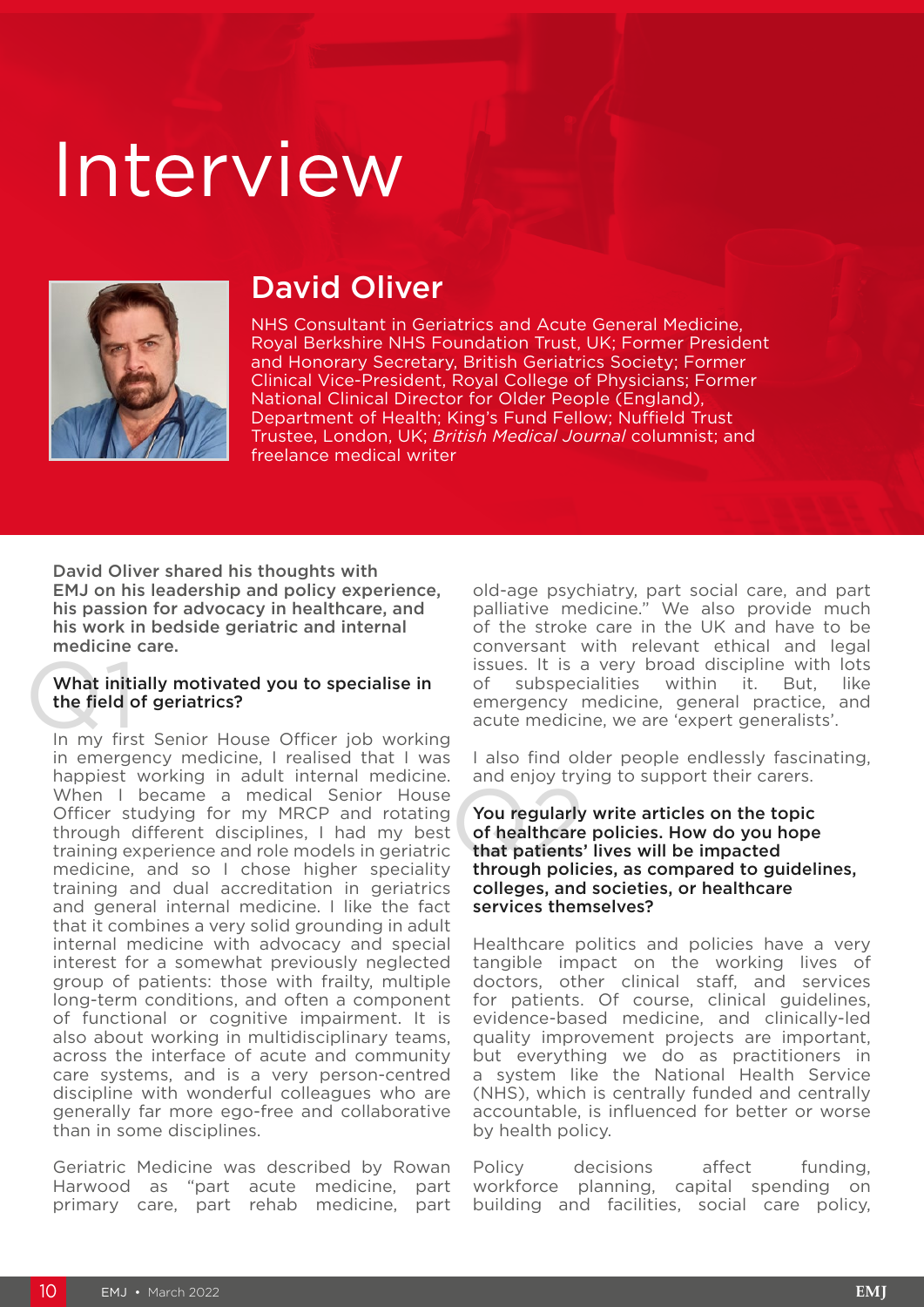*"We should not passively accept the conditions, but actively try to change and challenge them. The medical profession has a long history of doing just this, especially around public health."*

immigration policy, public health, local government, socioeconomic inequalities, and wider determinants of health and healthcare access.

The Health Secretary and Number 10, the Department of Health and Social Care, national NHS leadership bodies, public health agencies, and regulators all exert a major influence over service delivery, as do their equivalents in devolved UK nations.

Doctors and nurses persistently top the league table of professions the public trust. The NHS is consistently the institution the British public say makes them most proud. I would say that a key part of medical professionalism, and a key role of medical colleges, unions, and specialty societies, is advocacy, lobbying, influencing, and communicating directly with the public in the media as credible voices.

We should not passively accept the conditions, but actively try to change and challenge them. The medical profession has a long history of doing just this, especially around public health.

There are also many doctors working within government or its agencies, or co-opted onto official advisory groups. During my time as National Clinical Director for Older People in the Department of Health, I learnt a great deal about how government works from the

inside and is influenced from the outside. If you take on one of these roles, you do have to work with and within the system, but you can still influence policy considerably from inside. There are numerous examples of this in action, not least during the pandemic response.

## How do you<br>platforms to<br>hope to achie How do you currently use social media platforms to educate, and what do you hope to achieve through doing this?

I have written a weekly column for the *British Medical Journal* (*BMJ*) since 2014. I also write for other specialist healthcare publications and a range of national newspapers and news sites. I have also blogged for the King's Fund, where I am a visiting fellow; for the Nuffield Trust, where I am a trustee; for the British Geriatrics Society (BGS); and Royal College of Physicians (RCP). I write professionally as a member of the Medical Journalists' Association, and make a modest second income from writing, but I also often write for free.

In terms of social media platforms, I am only on Twitter and have been for 8 years. I learn a great deal about healthcare, health policy, and medical practice from all the accounts I follow. For me, it is important to follow a diverse range of individuals and organisations within healthcare, health journalism, health policy, and health research.

I regularly share key articles, papers, and threads with my followers; some are my own,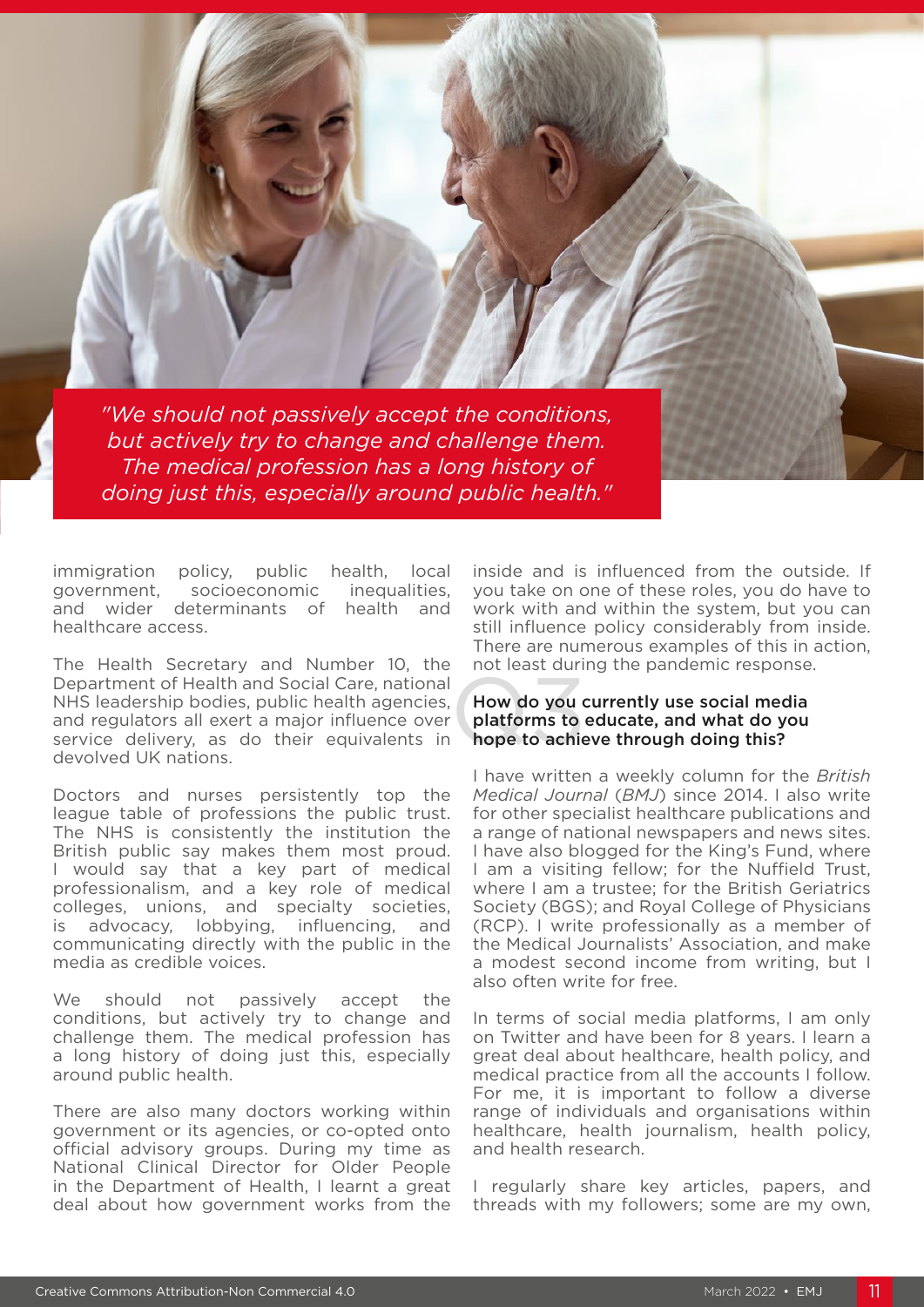but largely they are written by others. I think Twitter can be a great engagement forum for collective views, debate, and mutual education. It can also make experts, including doctors, more accessible and visible and able to engage with the public.

Clearly, Twitter can also become a fractious and polarised environment; I have fallen foul of that myself, and learnt from some mistakes. I would commend all doctors using the platform, or other social media, to look at the social media guidance set out by the British Medical Association (BMA), the General Medical Council (GMC), the medical defence organisations, or Royal Colleges. You shouldn't go far wrong if you adhere to the advice.

I would also encourage people to mute whole threads or individuals, or block them freely if anything is becoming abusive or personal; and not to amplify disinformation,<br>misinformation, and conspiracy theories misinformation, and conspiracy theories by engaging or sharing. Check the selfdescription and recent posts of anyone you follow back or engage with.

### With a range<br>to your name<br>and blogs, w With a range of academic publications to your name, as well as your columns and blogs, what do you believe to be the current gaps in literature that merit greater attention?

That is a huge question, which I can't do full justice to here. But I think there are some key issues about the fairly near future of healthcare that merit attention. One is a greater focus on evidence from disciplines like health services research, improvement, or implementation science about real-world change that address questions conventional clinical trials cannot readily address. There should be greater focus on how we address workforce numbers, training, skills, and flexible roles; on the role of multidisciplinary teams and systems of care across organisational and professional boundaries; and the interface between ethical and legal issues and medical practice. There is also the growing role of technology, and its upsides and downsides, including artificial intelligence, telecare, and telehealth in medicine, and the growing importance of genome research and 'precision medicine'. There is scope for research on how we tackle wider determinants of health and healthcare inequalities, and preventable disease, as well as improving ageing, so that people live fewer of their later years in poor health or with inadequate support to live the best life they can.

I also feel we should aim to have the same strong empirical evidence base for nursing, social work, allied health professionals, and the role of multidisciplinary teams that we have for medical interventions.

Finally, whilst reams have already been written about COVID-19 and our response, I think there is still much learning to be set out about how we learn from the pandemic and prepare our systems for future ones.

## Systems for future ones.<br>
How has your involvement as a writer for<br>
numerous publications contributed to the<br>
increased awareness of geriatric healthcare? How has your involvement as a writer for numerous publications contributed to the

Whether you are writing an academic paper, a literature review, a book chapter, or writing as a medical journalist or policy commentator, you have to make sure you have researched, referenced, attributed, and fact-checked any statements that go beyond personal opinion. Even opinions and debating points need to be backed by the evidence. You will very soon be challenged by critics if you can't back up your statements, and so the writing leads you to explore the literature and get better informed. You also learn when you are challenged or corrected.

I spent around a year of my non-clinical time writing a major King's Fund Paper, 'Making health and care systems fit for an ageing population', which was densely referenced, and I learnt a great deal in the process of writing. Delivering 48 *BMJ* columns each year for 7 years has been a similar learning experience.

## Editing experience.<br>
What changes did you implement during you<br>
time as President of the British Geriatrics<br>
Society (BGS)? What role do societies and<br>
associations play in modern boathcare? What changes did you implement during your time as President of the British Geriatrics associations play in modern healthcare?

Leadership in any medical membership organisation is never down to one elected officer. We are only in the post for a short period and it is a team effort, building on strategy and priorities developed by others, and not possible without the employed staff and executives. You can put some of your own stamp on the role, though. For me, this was around expanding, increasing, and diversifying the membership, which already included most registrars and consultants in geriatric medicine, to have far more nurses, allied health professionals, including advanced care practitioners, and more doctors from other disciplines such as general practice, emergency medicine, and old-age psychiatry. This, in turn, livened